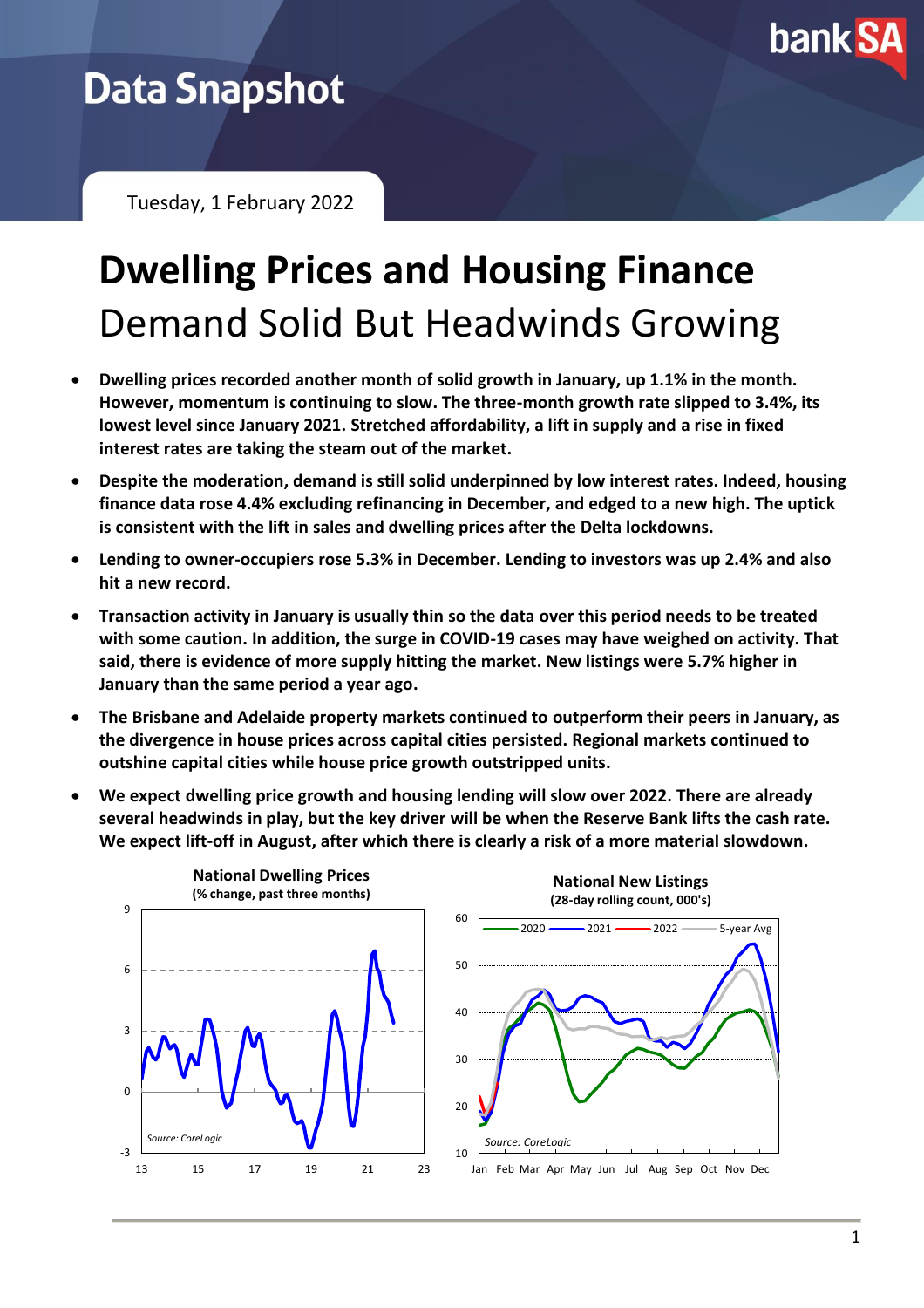### **Dwelling Prices**

The housing market recorded another month of solid growth in January, with prices up 1.1% in the month. However, momentum is continuing to slow. The three-month growth rate slipped to 3.4%, its lowest level since January 2021. However, monthly growth remains well above the long-run average of 0.5%. In annual terms, growth edged up to 22.4%, its highest level since the late 1980s.

Demand remains solid underpinned by low interest rates. However, the housing market is facing several headwinds which are putting the breaks on dwelling price growth. Stretched affordability, a lift in supply and higher fixed interest rates are all factors which are taking the steam out of the market.

Transaction activity in January is usually thin, alongside the holiday period. Similarly, new listings are typically lower at this time of year. In addition, the surge in COVID-19 cases may have weighed on activity. That said, there is ongoing evidence that more supply is coming on the market with new listings in the four weeks to 30 January were 5.7% higher than the same period a year ago. However, new listings remain down on the five-year average. So, while supply remains tight, there are signs of normalisation.

The Brisbane and Adelaide property markets continued to outperform their peers in January, as the divergence in house prices across capital cities persisted. In January, prices jumped 2.3% and 2.2%, respectively in Brisbane and Adelaide. Year-on-year growth in Adelaide reached an all-time high of 24.8%, while annual growth in Brisbane increased to 29.2% – the fastest pace in almost 22 years.

Price growth in the larger markets of Melbourne and Sydney picked up. Prices in Sydney rose 0.6% in January and 25.5% in annual terms. In Melbourne, dwelling price growth returned to positive territory. Prices increased by 0.2% in the month, to be up 14.9% year on year. Monthly price growth also firmed in Canberra (1.7%), Hobart (1.2%) and Perth (0.6%), while monthly growth slowed slightly in Darwin (0.5%). Annual price growth pulled back in each city, apart from Canberra, where annual growth hit a record high 25.5%.



Regional markets continued to outperform of capital cities. Prices in regional areas jumped 1.8% over the month, while growth in capital cities was more muted, reporting a 0.8% rise. Over the past three months, regional areas were up 6.3% while the combined capitals rose only 2.6%. The outperformance of regional areas was broad-based across states. Indeed, regional areas outperformed capital cities in January in all states and territories, apart from the hot markets of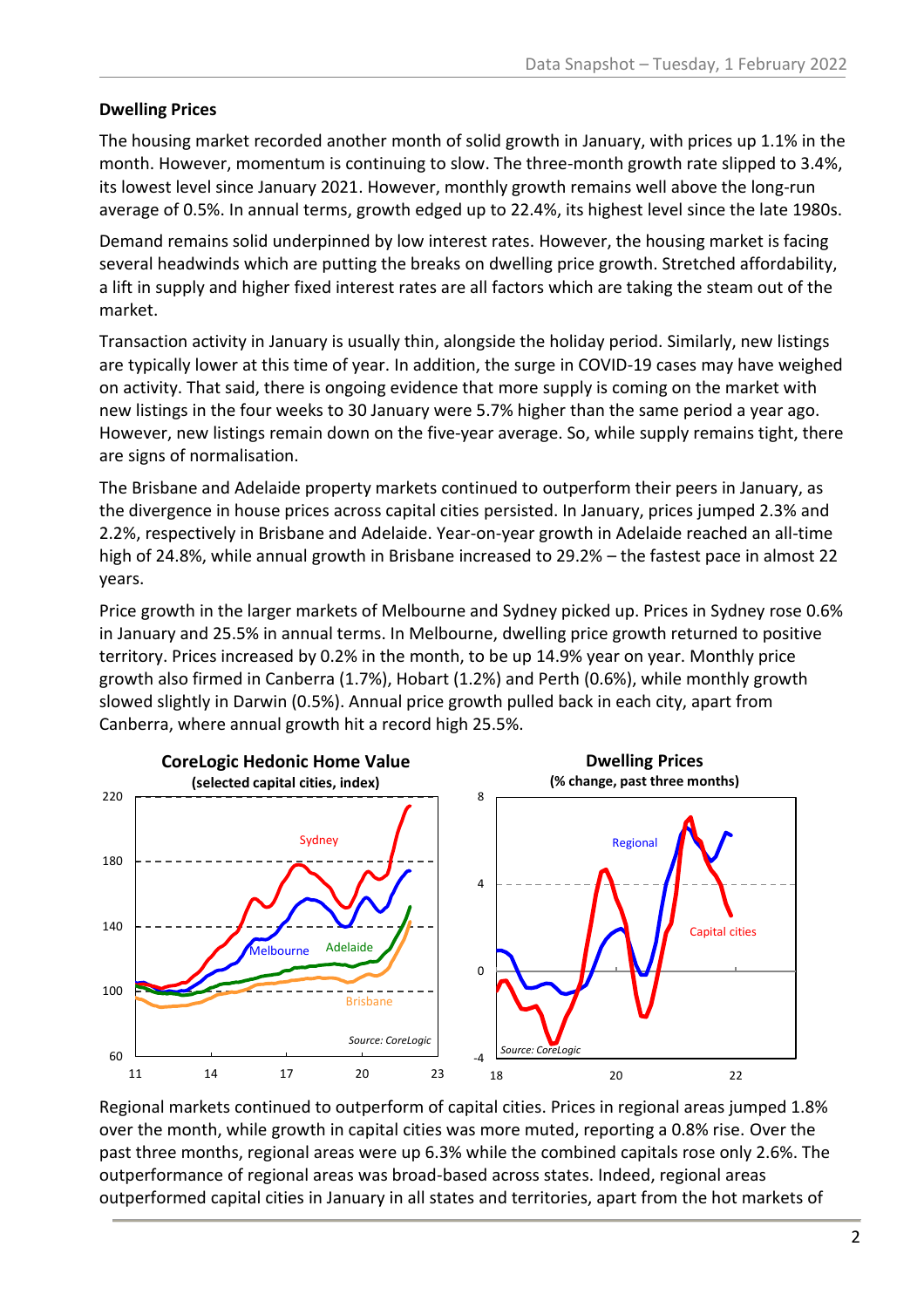## Queensland and South Australia.

The divergence in house and unit prices continued in January, with house prices up 1.3% and unit prices rising only 0.3%. In annual terms house prices were up 24.8%, while unit prices rose 14.3%. The gap between median house and unit prices remains around its highest level on record. This may see a rotation towards apartments and higher density housing as stand-alone houses become less affordable.



#### Change in dwelling values

### **Housing Finance**

Housing finance, excluding refinancing, rose 4.4% in December, edging to a new record high of \$32.8 billion. This marks the second month of growth after housing finance approvals took a hit during the Delta lockdowns. The uptick is consistent with the lift in sales and dwelling prices as restrictions eased. The drag from the unwind of HomeBuilder has also ended. More generally, low interest rates and the recovering economy continued to drive strong demand for housing finance.



The increase was broad-based across lender-types. Lending to owner-occupiers rose 5.3% in the month. Lending to investors was up 4.4% and hit a new record high of \$10.3 billion. The number of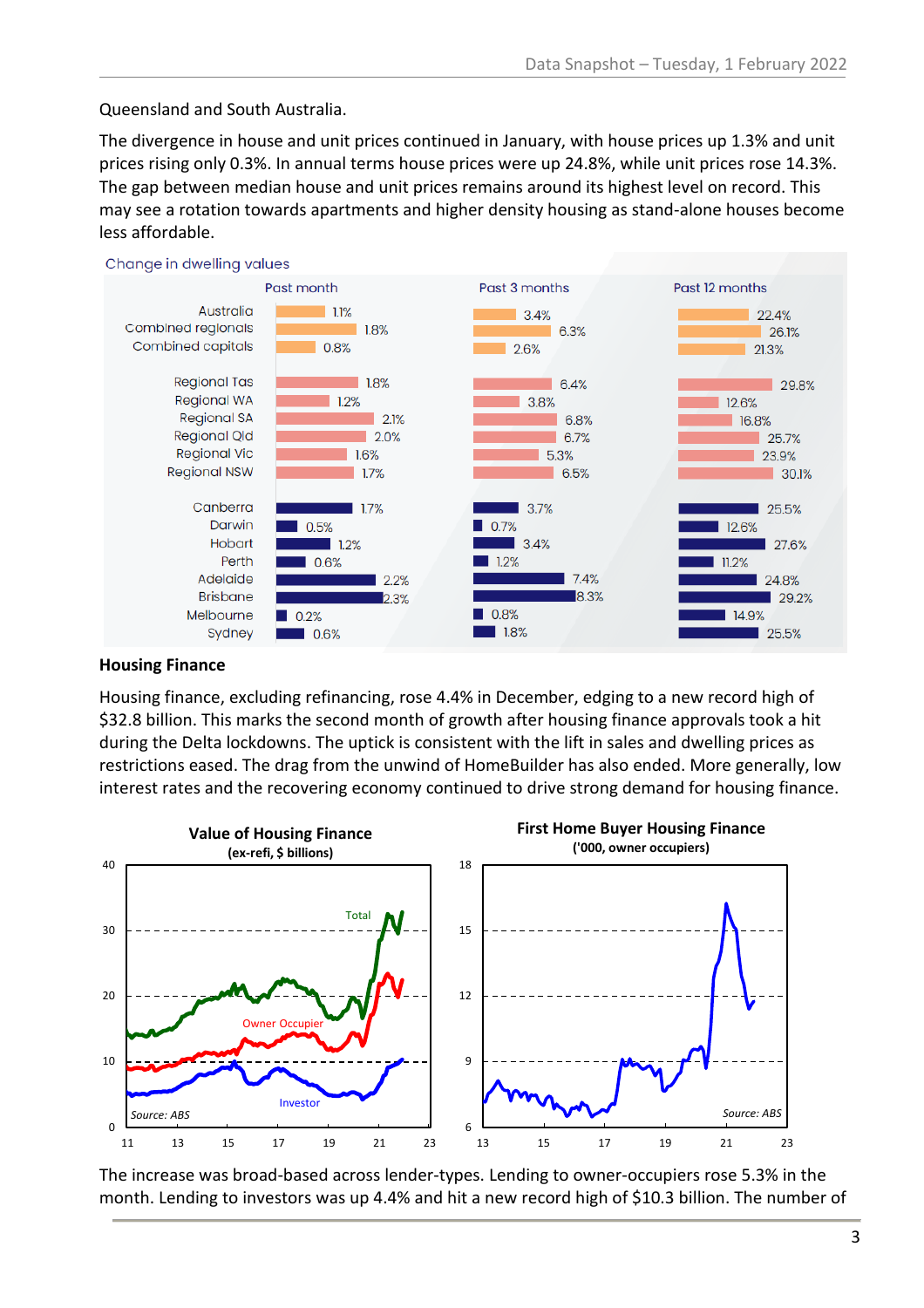lending approvals to first home buyers rose for the second consecutive month, despite mounting affordability constraints. However, approvals to first home buyers remain more than 27% down on the peak in January 2021.

Owner-occupier lending increased in all states, while lending fell in the ACT and the NT. The rise in owner-occupier lending was driven by strong growth in WA (7.1%), Victoria (5.2%) and Tasmania (3.7%). Lending to owner-occupiers in NSW and Queensland increased by 3.0% and 2.2%, respectively.

Investor lending was more mixed. In December, lending to investors picked up in NSW (1.1%), Victoria (3.4%) and the ACT (10.4%). Albeit at a slower pace compared to owner-occupier lending in both NSW and Victoria. Lending fell in Queensland (-0.8%), SA (-2.7%), WA (-3.7%), Tasmania (-3.5%) and the NT (-1.9%).

# **Outlook**

Demand for housing remain strong, especially in the smaller capital cities of Brisbane and Adelaide, and regional areas. But we expect dwelling price growth and housing lending will slow over 2022. Affordability pressures, rising fixed rates and a lift in supply are already weighing on dwelling price growth but the key driver will be when the Reserve Bank lifts the cash rate. We expect lift-off in August, after which there is clearly a risk of a more material slowdown.

APRA could tighten the screws with additional macroprudential measures, after stepping in last October, but will this hinge on when the Reserve Bank (RBA) lifts interest rates. With higher interest rates, there will be less need for APRA to intervene to cool risks in the housing market.

> **Matthew Bunny and Jameson Coombs** Ph: (02) 8254 0023